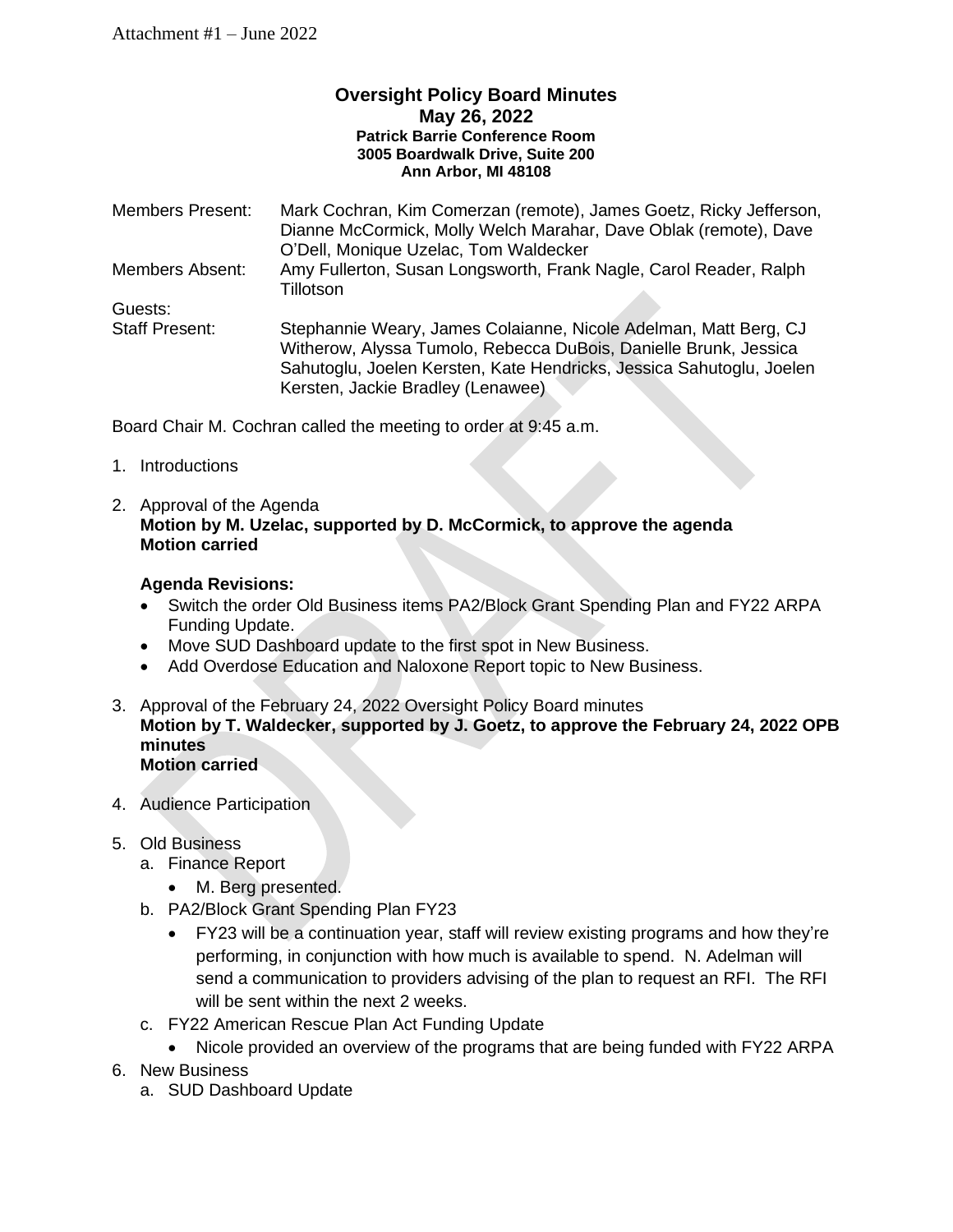- OPB reviewed the quarterly dashboard report, provided feedback on how they would like to see the information going forward, including showing comparison data between quarters.
- b. Overdose Education and Naloxone Distribution (OEND) Update
	- Staff will provider mid-year and year-end reports going forward.
	- Staff no longer collects data indicating use by community lay person or law enforcement as it proved very difficult to collect.
- c. Strategic Initiatives Mid-Year Update
	- The mid-year report provides an update of how programs are doing. This data will help to inform the FY23 continued funding decisions that will be made later this year.
- d. SUD and CMHPSM Strategic Plan Updates
	- The Strategic Plan is on track.
- e. Request for PA2 Funds for Livingston
	- An FY21 payment was missed. There are now reports in place now to avoid this. Funds were allocated, just weren't received.

**Motion by J. Goetz, supported by M. Welch Marahar, to approve \$10,766 in FY22 PA2 funds to Livingston County Community Mental Health Authority for the Livingston Women's Specialty Services (WSS) Program for an outstanding FY21 invoice Motion carried**

- f. Opioid Settlement Funds
	- The PIHP has been reaching out to the local municipalities in our region who have received an allocation to make sure the funds are used. Funds should be used for opioid abatement.
	- N. Adelman will provide the OPB with the total amount awarded to the region.
	- M. Cochran requested an informational flyer that OPB members can share locally.
- g. Mini Grant Request
	- N. Adelman provided an overview of the mini grant request from Unified HIV Health and Beyond that was recently approved to provide fentanyl testing strips to the region upon request.
- 7. Report from Regional Board
	- The Regional Board received the annual presentation from the organization's auditor.
	- The Regional Board approved a 5-year contract for the CEO following a largely positive annual performance review.
	- The Regional board discussed attendance, which has been a barrier. The Regional Board decided to amend the policy attached to the bylaws to indicate that participation means in-person.
- 8. SUD Director Updates
	- a. CEO Update
		- N. Adelman provided updates from the CEO update, details of which can be found in the document in the packet.
	- b. Staffing Update